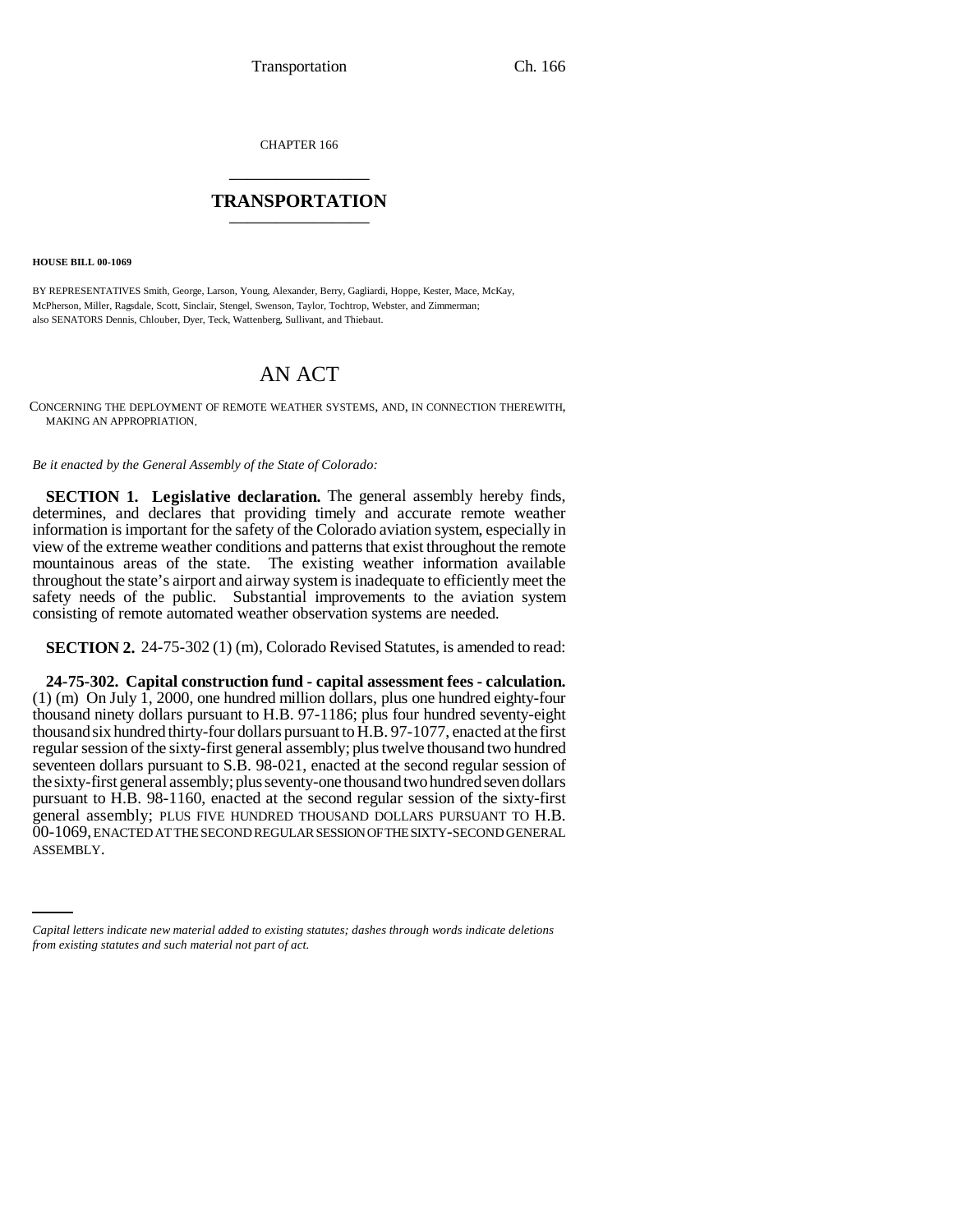## Ch. 166 Transportation

## **SECTION 3.** 43-10-109 (3), Colorado Revised Statutes, is amended to read:

**43-10-109. Aviation fund created.** (3) The moneys in the fund shall be subject to annual appropriation by the general assembly, and except that, in each fiscal year, the general assembly shall appropriate an amount not to exceed five percent of the total amount of revenues credited to the fund pursuant to section 39-27-112 (2) (b), C.R.S., and subsection (2) of this section during the preceding fiscal year to be used to defray any administrative costs incurred by the division and the board in implementing and administering the provisions of this article, INCLUDING MAINTENANCE AND OPERATION OF REMOTE WEATHER SYSTEMS. Any monetary penalties collected pursuant to section 24-46.6-103 (1) (b), C.R.S., are continuously appropriated to the division to defray any administrative expenses incurred by the division and the board in enforcing the provisions of section 24-46.6-103 (1), C.R.S. The general assembly shall also appropriate from the fund an amount to the department of revenue for the reasonable expenses incurred in administering sections 39-26-114 (1) (a) (VII) and 39-26-203 (1) (c), C.R.S., and as provided in section 39-27-112 (2) (b), C.R.S.

**SECTION 4.** 43-10-103 (2), Colorado Revised Statutes, is amended BY THE ADDITION OF A NEW PARAGRAPH to read:

**43-10-103. Division of aeronautics created - duties.** (2) The division shall provide support for the Colorado aeronautical board in fulfilling its duties. The duties of the division shall also include, but not be limited to, the following:

(l) (I) DEPLOYING UP TO TWELVE REMOTE WEATHER SYSTEMS IN OR AROUND THE FOLLOWING AREAS:

- (A) CAMERON PASS;
- (B) CORONA PASS;
- (C) COTTONWOOD PASS;
- (D) GLENWOOD SPRINGS;
- (E) MCELROY AIRFIELD AT KREMMLING;
- (F) LA VETA PASS;
- (G) MONARCH PASS;
- (H) MONUMENT HILL;
- (I) RED HILL;
- (J) SAGUACHE MUNICIPAL AIRPORT;
- (K) WILKERSON PASS; AND
- (L) WOLF CREEK PASS.